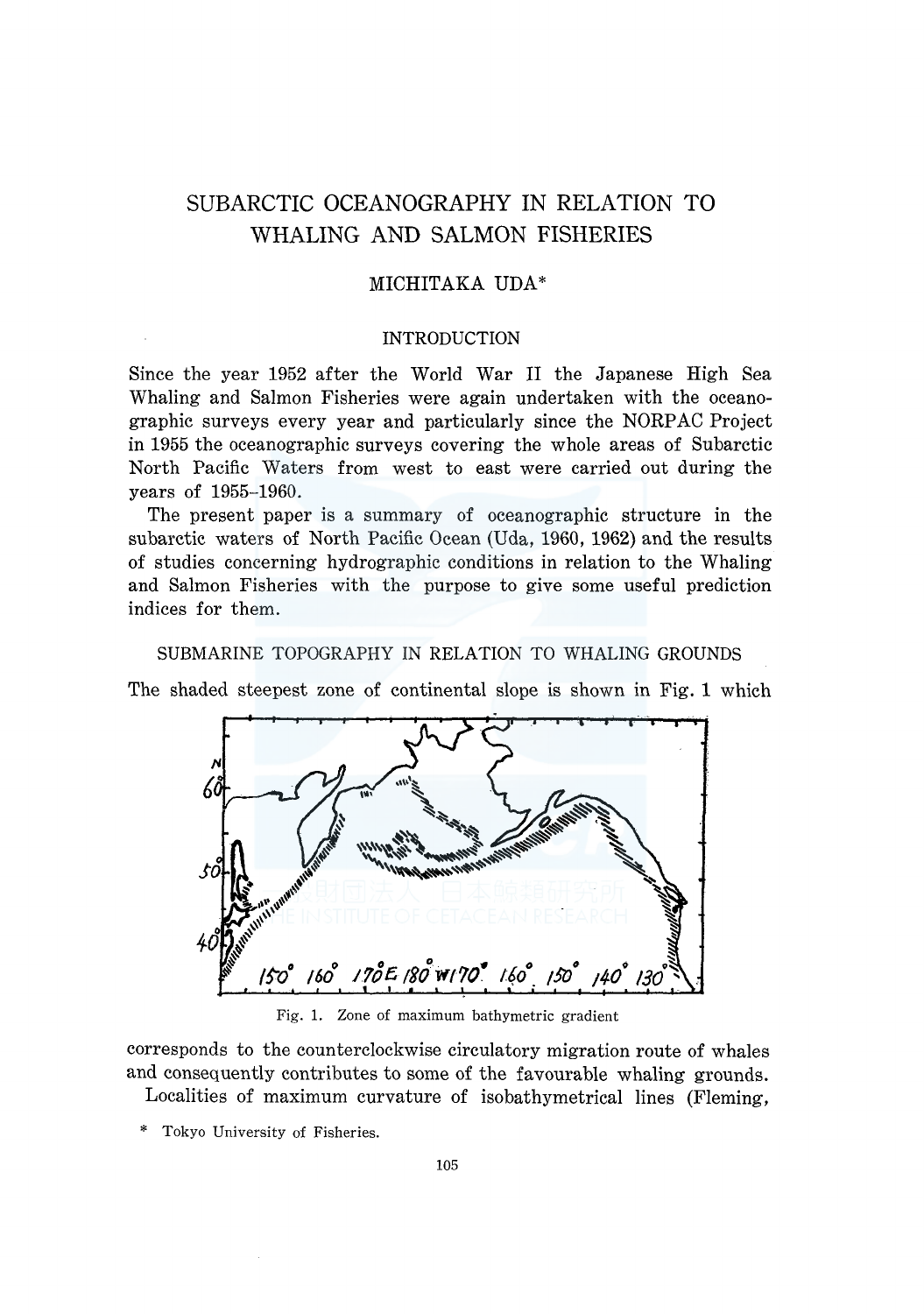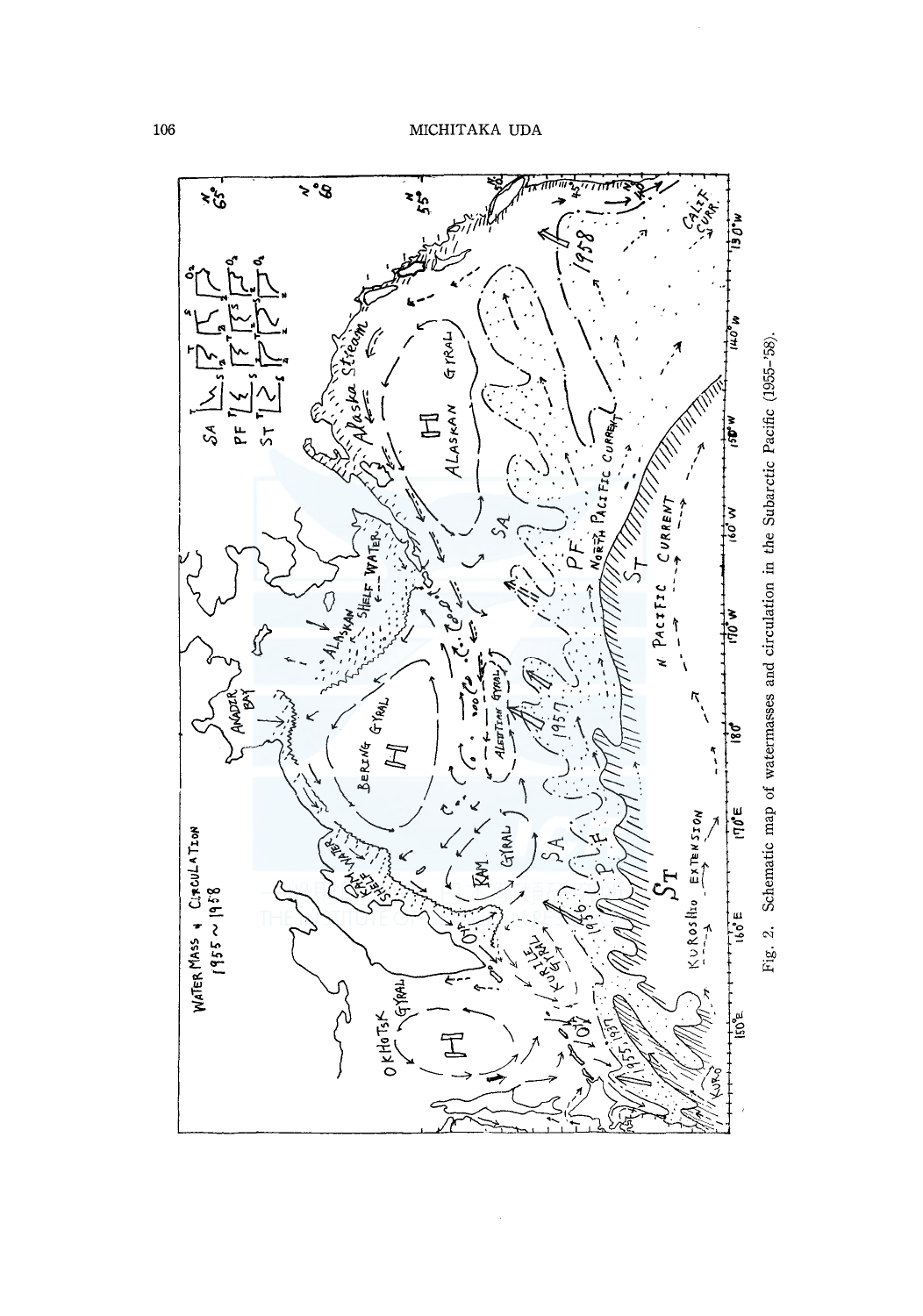1955) appear to correspond to the particulary favourable whaling grounds  $\alpha$ ,  $\beta$ ,  $\gamma$ ,  $\delta$  as shown in Figs. 2, 3 compared to Fig. 1., probably due to the concentration of whales and abundant food organisms.

## CURRENTS AND W ATERMASSES IN RELATION TO WHALING AND SALMON FISHING GROUNDS

Analysis of available hydrographic data collected in the North Pacific (north to  $30^{\circ}$ N) down to the 1000 m. depth or more for the years 1955-'59, proved the principal three types of watermasses i. e. Subarctic, Polar Frontal (including three subtypes) and Subtropical watermasses with several characteristic gyres and currents as shown in Fig. 2.

The watermasses, gyres and circulations are corresponded to the distribution, migration and conjectured stocks of salmons and whales in general, as suggested by the results of tagging or marking experiments and fishing grounds as the results of fishing exploition.

1. The averaged pattern of *geostrophic circulation* during the years 1955-'59 is shown in Fig. 3, based on the dynamic topography for dynamic anomaly (0 db./1000 db.). The basic pattern referred to 500 db. or even 300 db. as reference level is roughly the same to the above in the Subarctic waters.



Fig. 3. Circulation based on geopotential topography. Summer (1955-'58) *tJD* (0/1000 db.)

2. As a good indicator of Subarctic Watermass and a measure of winter temperature, the extent of *dichothermal water* (intercooled water, mainly produced in winter by convectional cooling and persists its trend to summer) with its core depth was studied (Fig. 4.). Salmon is very scarce in the domain of temperature less than  $1-2$ °C and very abundant in the domain of 4-7°C near the frontal zone of dichothermal cold core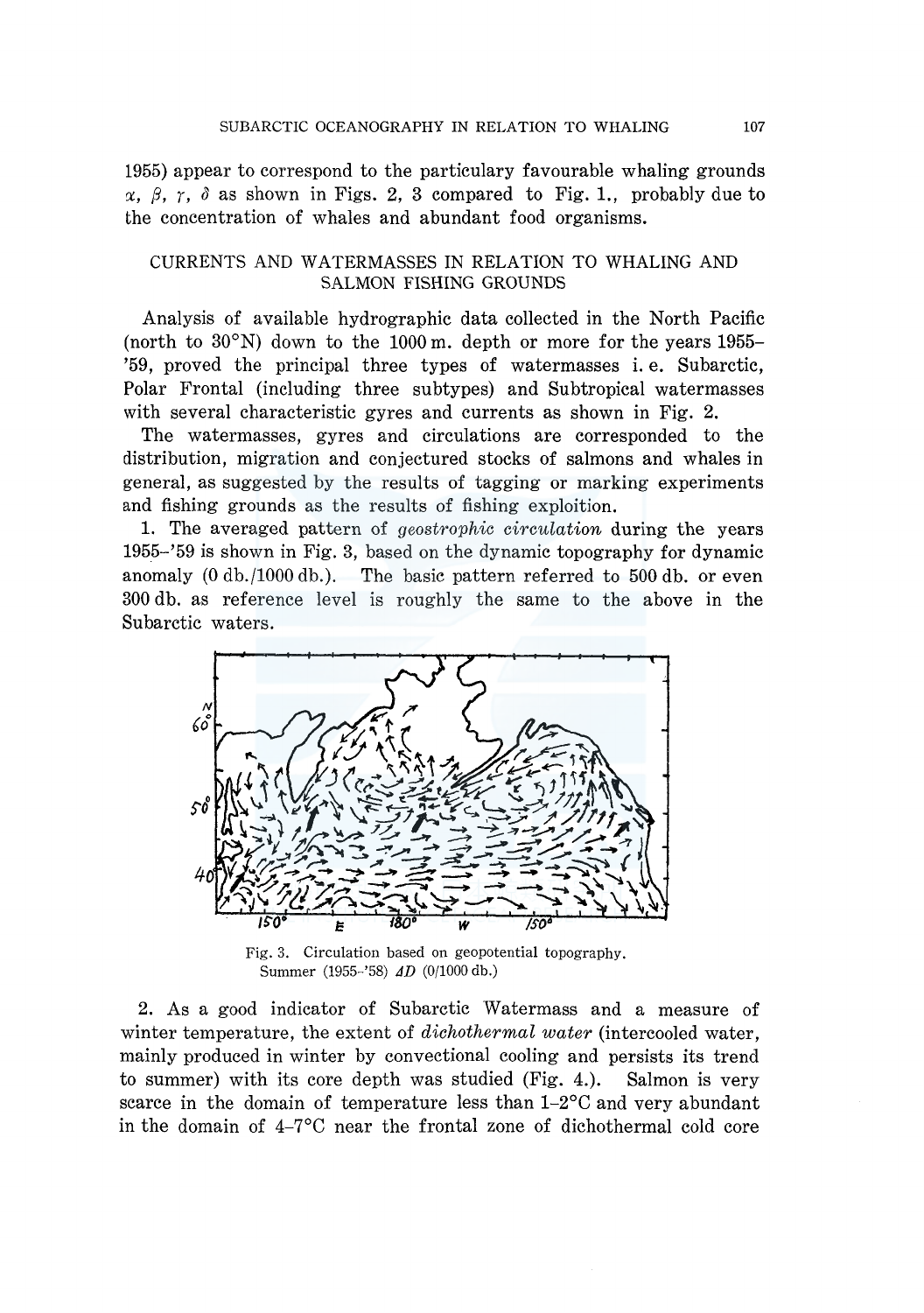

and again very scarce in the warmer (subtropical) water above  $12$ -13 $\degree$ C. Salmon wintering grounds are roughly specified by the dichothermal topography in the south of Aleutian and Kurile Chains.

Dichothermal structure in the western Subartic Waters is shallower and well developed in contrast to the eastern waters which is deeper and feeble. Those correspond to the densely concentrated salmons in the upper shallower layer in the western waters of Subarctic high sea compared to the deeply scattered fishes in the eastern waters.

The southern limit of distribution of dichothermal water and the northern limit of the intermediate (salinity minimum) water define the location of Polar Frontal Zone in which favourable fishing or whaling grounds are found in general.

3. *Surface salinity* 

The distribution of salinity in each year from 1955 to 1958 are shown in Figs. 5, 6, 7, 8. Fig. 9 indicates the map of oceanic fronts based on the distribution of surface salinity during the summer season in the above years (1955-'58).

The whaling grounds seem to avoid the saline core lying at the Okhotsk Gyre, Bering Gyre and Alaskan Gyre (as well as Subtropical water) and to prefer the fringing zones around those cores of Gyres.

Salinity boundary looks to have more important meaning for the location of whaling grounds than water temperature, at least in the Subarctic waters does.

## 4. *Transparency of Sea Water or Clarity*

The distribution maps of transparency measured by Secchi's disk are shown in Figs. 10, 11, 12, 13 for each year during 1955-'58. Fig. 14 is the averaged distribution of transparency of them. The shaded turbid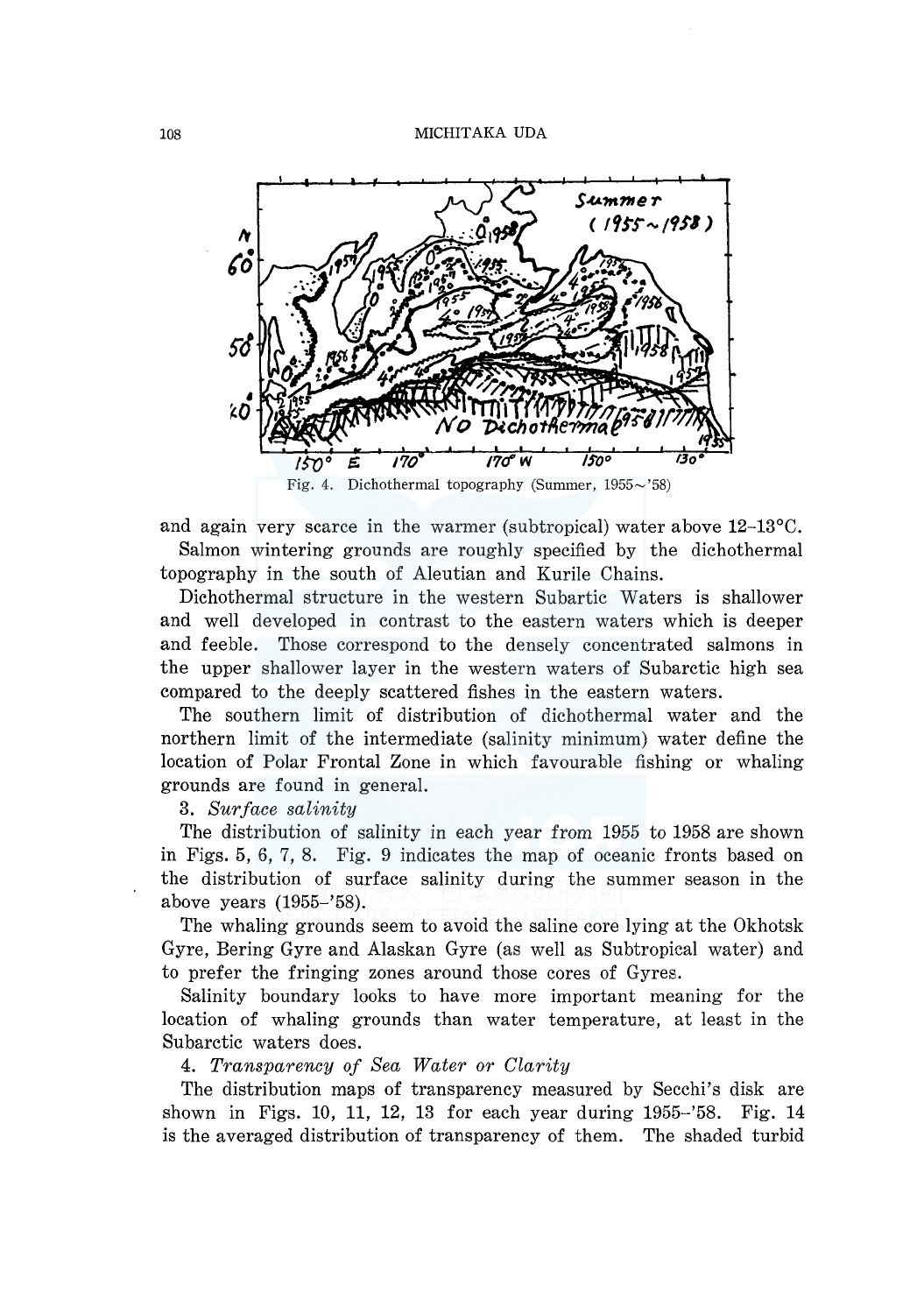zones of less than 10 m. correspond to the several coastal watermasses and the Polar Frontal Watermass.

Eventually salmon stocks belong to each mother-river system and its associated coastal watermass. So, currents, eddies or gyres and the influenced extents of coastal waters in characteristic property (smell)

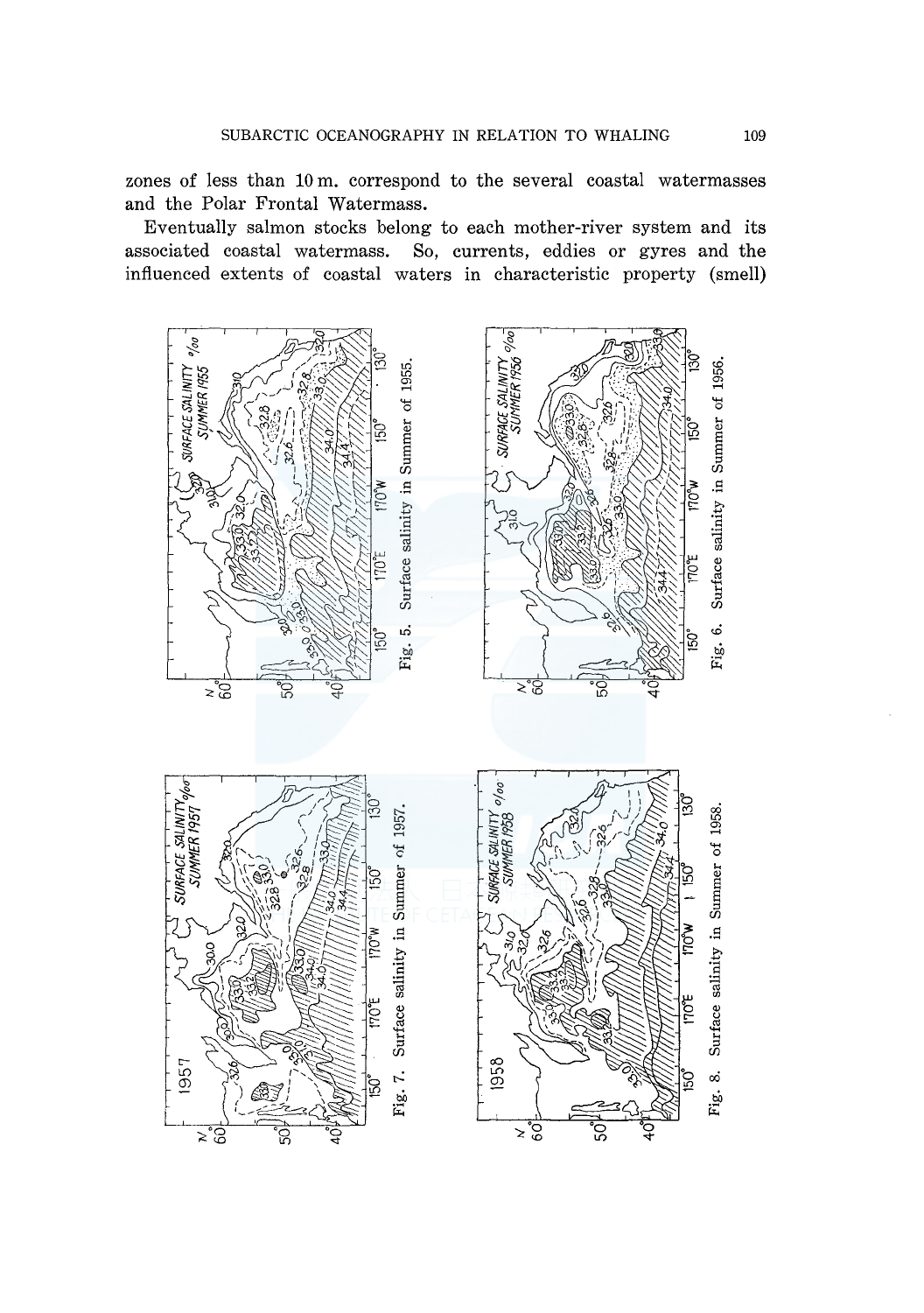

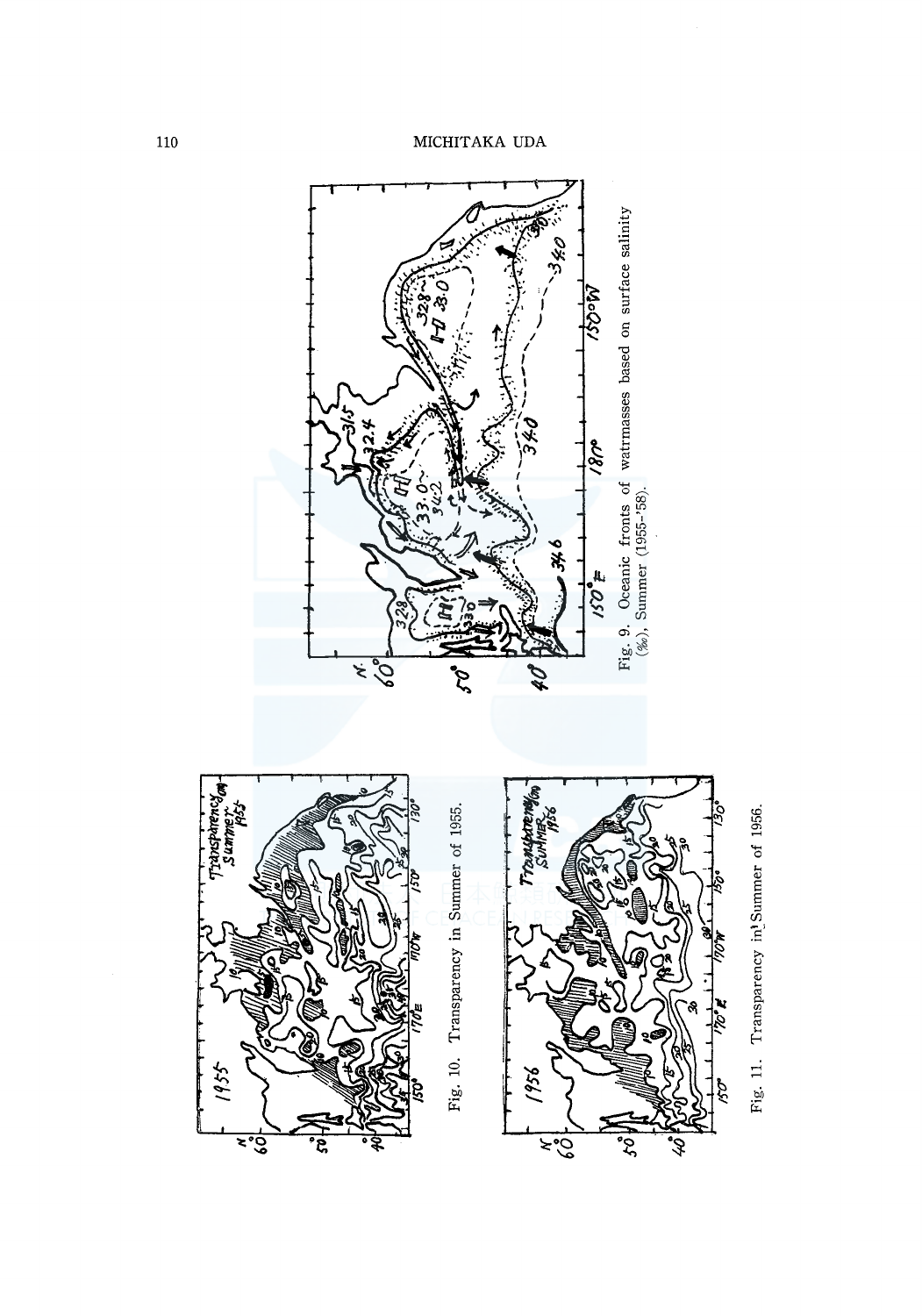correspond to the migratory routes, concentrated areas and segregated populations of salmons and whales. Turbidity is mainly composed of inorganic (mainly mud particles) and of organic (mainly planktonic origin) matters.



Fig. 14. Distr. of transparency in Summer of  $1955 \sim 58$ .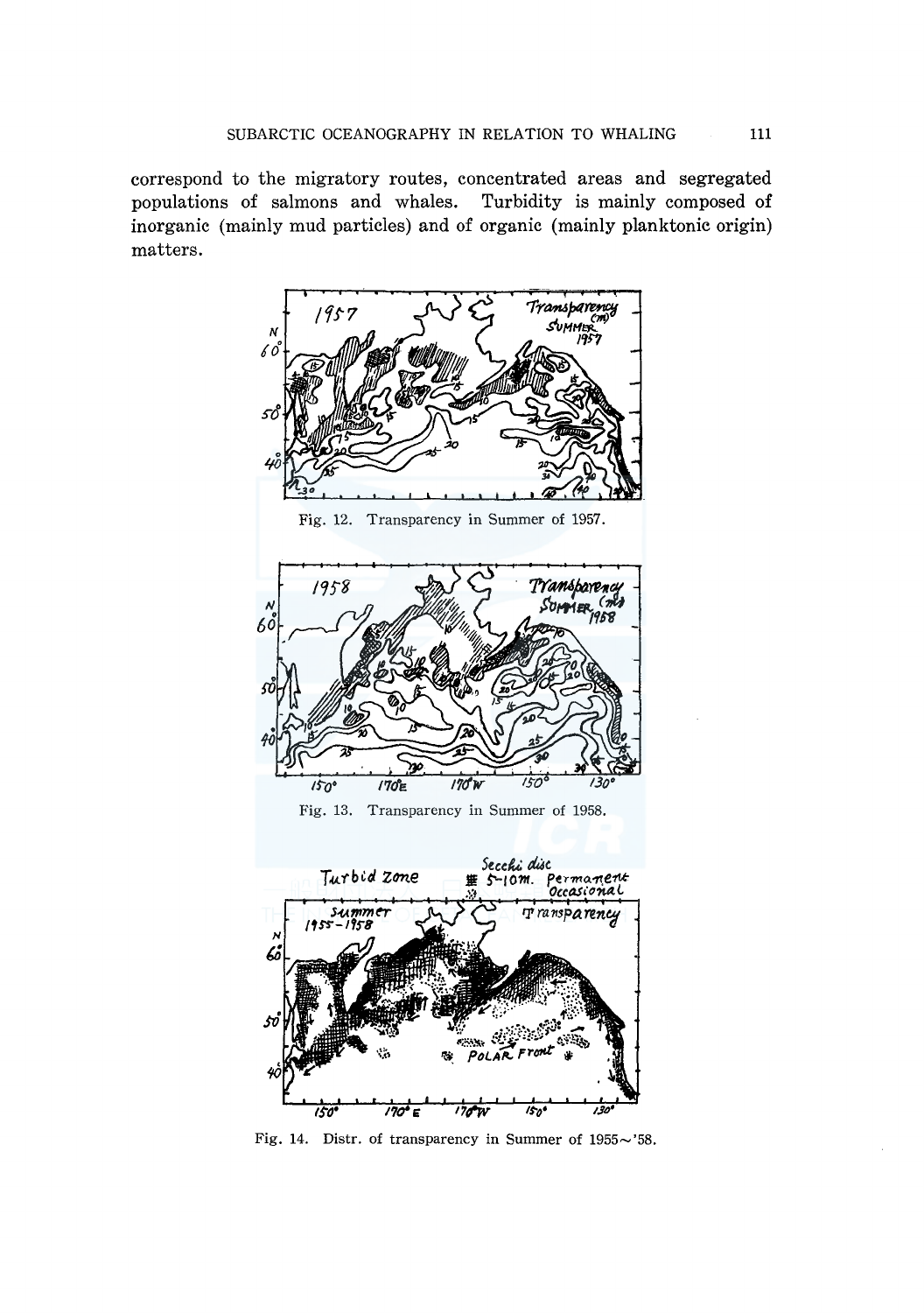5. *Favourable whaling grounds at meridional sections* 

Several meridional sections illustrate in Figs. 16-22 the oceanic frontal zone nearwhere the mode of whale catch (sperm whale and fin whal) are shown e. g. at the meridional sections across the Aleutian Ridge Fig. 15.



VERTICAL CIRCULATION AND WHALING GROUNDS

1. *Vertical mixing and convection in winter* 

Table 1 suggests us the infiuencial depth of convectional mixing in the northern subarctic water from winter and spring to summer within the 200-300 m. depths from sea surface in winter almost completely and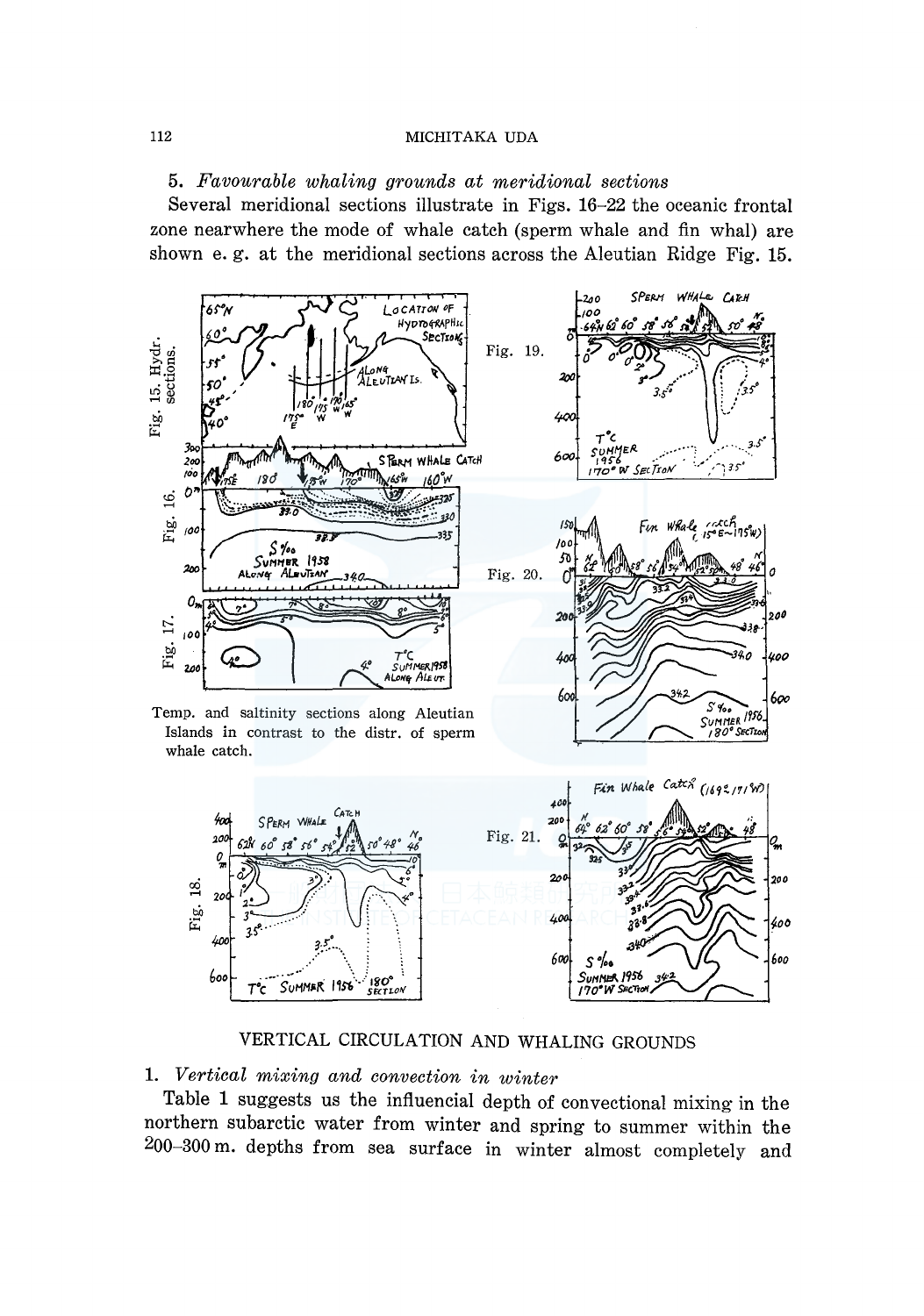| SOYO-MARU*>  | $40^{\circ}$ -38' N Bottom<br>$3385 \text{ m}$<br>1935, 21, Aug.<br>Summer<br>146°-32' E | R,<br>$\frac{O_2}{\%}$ mg/m <sup>3</sup>                                                                                                                                                                                                                                                                           | 50                  | 35            | 52                   | 8              | $\overline{100}$ | $\overline{100}$ | 85                       | 108             | 114   |       | 173   | 173            | 150                     | 156           | 160             |
|--------------|------------------------------------------------------------------------------------------|--------------------------------------------------------------------------------------------------------------------------------------------------------------------------------------------------------------------------------------------------------------------------------------------------------------------|---------------------|---------------|----------------------|----------------|------------------|------------------|--------------------------|-----------------|-------|-------|-------|----------------|-------------------------|---------------|-----------------|
|              |                                                                                          | 106                                                                                                                                                                                                                                                                                                                | 108                 | 115           | 24                   | 88             | 86               | 82               | 86                       | S               | 8     |       | 30    | $\frac{8}{18}$ | $\overline{\mathbf{8}}$ | $\frac{9}{1}$ | 26              |
|              |                                                                                          | 6.55<br>්                                                                                                                                                                                                                                                                                                          | 6.68                | 8.45          | 6.94                 | 6.94           | 6.90             | 6.72             | 6.87                     | 5.24            | 4.75  | 3.29  | 2.36  | 1.41           | 1.38                    | 1.48          | 2.04            |
|              |                                                                                          | 32.45<br>S                                                                                                                                                                                                                                                                                                         | 32.45               | 32.83         | 33.22                | 33.22          | 33.24            | 33.24            | 33.24                    | 33.51           | 33.44 | 33.74 | 33.96 | 34.13          | 34.43                   | 34.54         | 34.54           |
|              |                                                                                          | Depth Temp.<br>12.80                                                                                                                                                                                                                                                                                               | 12.67               | 4.56          | 4.12                 | 1.41           | 0.84             | 0.03             | 0.65                     | $\frac{11}{11}$ | 1.26  | 1.64  | 1.82  | 2.18           | 2.22                    | 2.01          | 1.88            |
|              |                                                                                          |                                                                                                                                                                                                                                                                                                                    | $\overline{a}$      | 25            | S                    | $\approx$      | 146              | 195              | 292                      | 377             | 472   | 566   | 768   | 960            | 1440                    | 1929          | 2893            |
|              |                                                                                          | ්<br>119<br>%                                                                                                                                                                                                                                                                                                      | 124                 | 119           | 85                   | 93             | 80               | 80               | 44                       | 8               | 5     | 48    | 38    | 27             | 묘                       | $\frac{3}{1}$ | $\overline{14}$ |
| RYOFU-MARU*) |                                                                                          | $O_2$<br>cc<br>8.01                                                                                                                                                                                                                                                                                                | 8.53                | 9.49          | 8.10                 | 7.92           | 7.46             | 6.50             | 5.30                     | 5.02            | 4.08  | 3.75  | 2.95  | 2.10           | 1.17                    | 0.96          | 1.09            |
|              | 1942, 14, July<br>148°-24' E<br>$50^{\circ} - 21'$ N<br>Summer                           | 25.02<br>$\sigma_{t}$                                                                                                                                                                                                                                                                                              | 25.10               | 25.92         | 26.41                | 26.42          | 26.60            | 26.58            | 26.67                    | 26.77           | 26.85 | 26.90 | 27.04 | 27.19          | 27.29                   | 27.46         | 27.47           |
|              |                                                                                          | 32.18<br>m                                                                                                                                                                                                                                                                                                         | 32.16               | 32.38         | 32.70                | 32.83          | 33.08            | 33.17            | 33.26                    | 33.37           | 33.48 | 33.59 | 33.80 | 34.02          | 34.18                   | 34.36         | 34.38           |
|              |                                                                                          | 8.44                                                                                                                                                                                                                                                                                                               | 7.68                | 1.32          | $-1.42$              | $-1.54$        | $-0.71$          | 04.0             | 0.70                     | 0.60            | 0.75  | 1.24  | 1.60  | 2.00           | 2.36                    | 2.29          | 2.23            |
|              |                                                                                          |                                                                                                                                                                                                                                                                                                                    |                     |               |                      |                |                  |                  |                          |                 |       |       |       |                |                         |               |                 |
|              |                                                                                          | Depth Temp.                                                                                                                                                                                                                                                                                                        | $\overline{10}$     | 25            | S                    | 75             | 100              | 125              | 150                      | 200             | 300   | 400   | 500   | 600            | 800                     |               | 1199            |
|              |                                                                                          |                                                                                                                                                                                                                                                                                                                    |                     |               |                      |                |                  |                  |                          |                 |       |       |       |                |                         | 1000          |                 |
|              |                                                                                          | 32.07                                                                                                                                                                                                                                                                                                              | 32.39               | 32.68         | 33.04                | 33.22          | 33.24            | 33.30            | 33.37<br>0.32            | 33,44<br>0.75   |       |       |       |                |                         |               |                 |
|              | Winter-Spring<br>1939, 13, May<br>145°-09'E<br>$50^{\circ} - 47'$ N                      | $-0.55$                                                                                                                                                                                                                                                                                                            | $-1.31$<br>$\Omega$ | $-1.47$<br>25 | $-1.45$<br><b>SQ</b> | $-1.01$<br>100 | $-1.03$<br>146   | $-0.85$<br>195   | 287                      | 350             |       |       |       |                |                         |               |                 |
|              |                                                                                          | Depth Temp.<br>$\frac{2}{8}$                                                                                                                                                                                                                                                                                       |                     |               |                      |                |                  | $\mathbf{I}$     |                          |                 |       |       |       |                |                         |               |                 |
|              |                                                                                          | 32.25                                                                                                                                                                                                                                                                                                              | 32.30               | 32.30         | 32.92                | 33.01          | 33.19            |                  | 33.48                    | 33.53           |       |       |       |                |                         |               |                 |
| ODOMARI*>    | 144°-45' E<br>46°-27' N<br>Winter                                                        |                                                                                                                                                                                                                                                                                                                    | $-1.29$             | $-1.33$       | $-1.48$              | $-1.59$        | $-0.62$          | 0.71             | 0.88                     | 0.81            |       |       |       |                |                         |               |                 |
|              | 1939, 26, April                                                                          | Depth Temp.<br>m $\circ C$<br>0 -1.19                                                                                                                                                                                                                                                                              |                     | 25            | $50\,$               | 94             | 143              | 196              | 279                      | 376             |       |       |       |                |                         |               |                 |
|              |                                                                                          |                                                                                                                                                                                                                                                                                                                    |                     |               |                      |                |                  |                  | $33.33.64$<br>$33.33.64$ |                 |       |       |       |                |                         |               |                 |
|              | 1939, 2, March<br>$45^{\circ} - 41'$ N<br>145°-10′ E<br>Winter                           | Depth Temp. $S$<br>m $\begin{array}{l} 0 \\ -1.38 \\ 0 \\ 10 \\ -1.49 \\ 2.75 \\ 0 \\ -1.54 \\ -0.87 \\ -0.33 \\ 0.43 \\ 0.43 \\ 0.04 \\ 0.03 \\ 0.33 \\ 0.04 \\ 0.04 \\ 0.03 \\ 0.33 \\ 0.10 \\ 143 \\ 0.04 \\ 32.75 \\ 0.04 \\ 33.10 \\ 143 \\ 0.06 \\ 0.04 \\ 33.28 \\ 196 \\ 0.04 \\ 33.28 \\ 196 \\ 0.04 \\ $ |                     |               |                      |                |                  |                  |                          | 1.22            |       |       |       |                |                         |               |                 |

UBARCTIC OCEANOGRAPHY IN RELATION TO WHALING

,\_. ,\_. *w* 

\*> Research vessel

 $\hat{\ast}$ 

Research vessel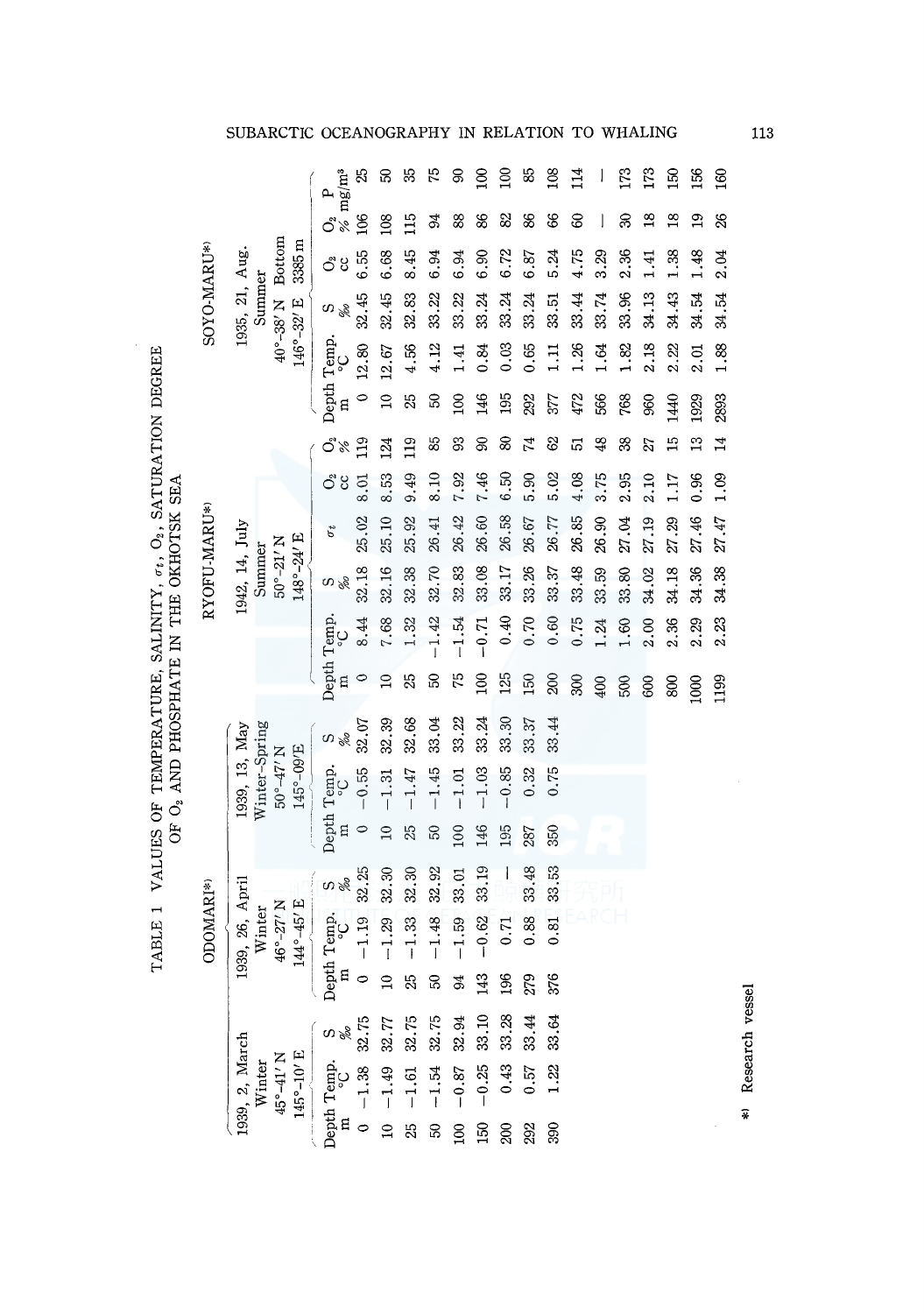gradually to the lower depths unto 500-600 m. incompletely with delayed phase lag in which saturation degree of dissolved oxygen is above 60% in the Okhotsk Sea. Contrary to the deep water below the 800 m. depth having 15-30%, the upper water of lower saline and richer oxygen is flowing out through the Middle Kurile Straits into the water of Pacific Ocean of different water type. Stronger convectional mixing continues in tne Okhotsk and Bering Seas to the end of May in the upper layer.

2. The schematic pattern of watermasses and currents in the meridional section are shown in Fig. 22.



Fig. 22. Schematic circulation pattern in meridional section of North Pacific.

The inflow of Pacific Deep Water having salinity of  $34.0-34.7%$  invades in the bottom layers of Bering Sea and Okhotsk Sea, overflowing the Aleutian and Kurile Ridges northwards which is basically different from the oceanographic structure in the North Atlantic Ocean.

3. In summer time the whaling grounds in the North Pacific Ocean cover the area of Subarctic Watermass lying in the zone of 48-64° N as their center.

The pattern of deep circulation in the North Pacific indicates also the general ascending current or upwelling in the higher latitudes. As favourable feeding grounds they depend on the higher productivity aroused by the general upwelling area which is similar to the Antarctic whaling grounds of fertilized waters by the prosperous upwelling process (Uda, 1961a). (Fig. 16-21)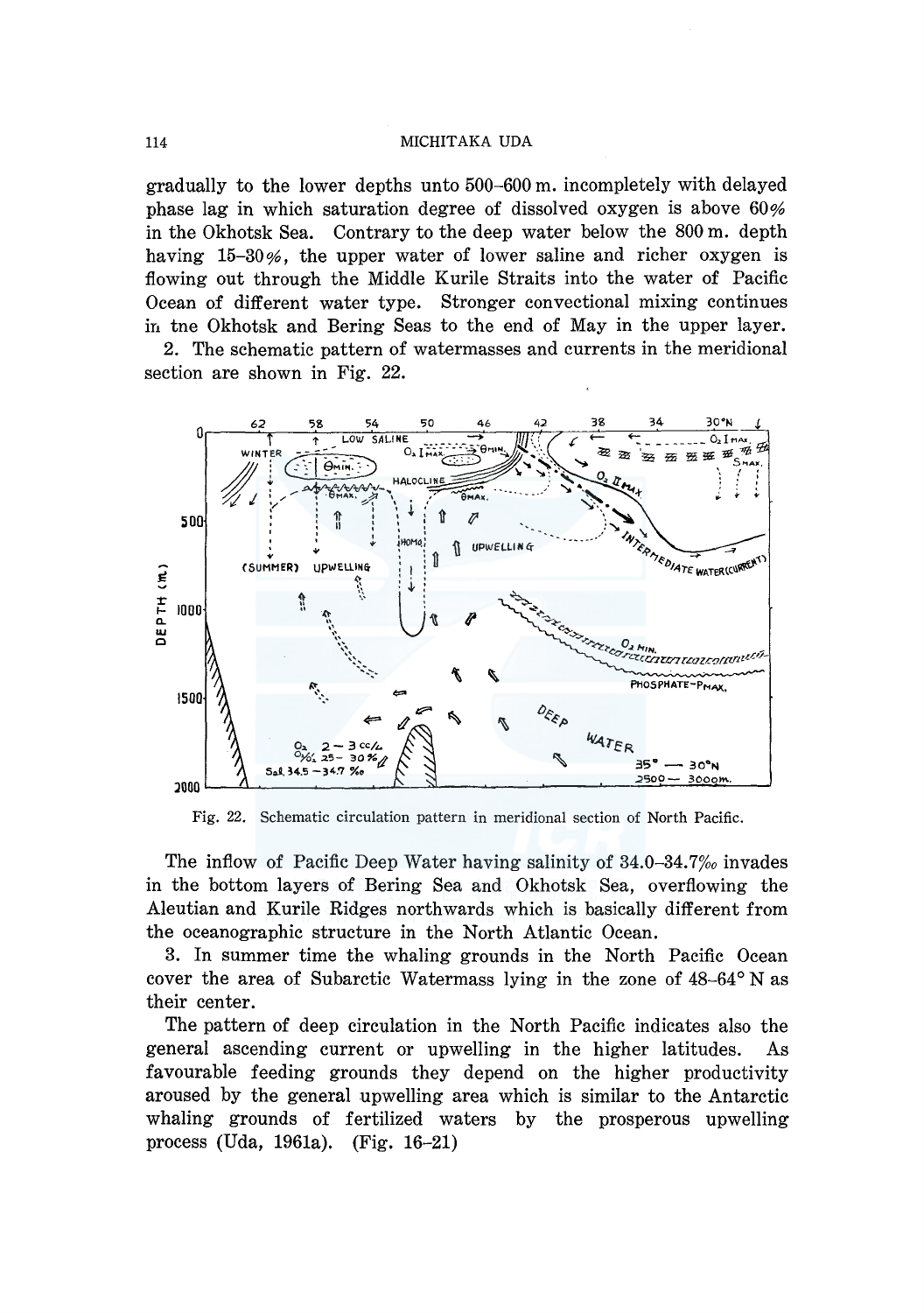4. We recognize the evidence of the Intermediate Current of Subarctic origin showing the second maximum of dissolved oxygen along the isopycnals of 26.20-26.80 and salinity minimum layer in the Polar Frontal Zone between the latitudes of 38 and  $42^{\circ}$  N.

## WHALING GROUNDS IN RELATION TO HYROGRAPHY

The whaling grounds for each species in the Aleutian waters and Bering Sea north to 48° N during the years from 1955 to 1959 are shown in Figs. 23, 24, 25, 26, 27.



Fig. 23. Distribution of fin whale catch (1955-1959 accumulated).

1. We can not find fin whale grounds (Fig. 23) in the areas of the Bering Shelf Water of low salinity in the eastern part in the Bering Central Saline Water and also in the warm Alaskan Stream, probably due to the poor food-organisms.

Their grounds are located along the several oceanic fronts probably due to the plenty food-organisms concentrated by the vortical trains;

- $(\alpha)$ .... Anadir Front off the entrance of Anadir Bay,
- $(\beta)$ ....Along the continental shelf edge particularly northwest to the southern tip of shelf edge north off Alaskan Peninsula,
- $(\gamma)$ .... At the front of the warm South Aleutian Current and the cold Alaskan Gyre,
- $( \delta )$ .... Eddies east off Kamchatka Penninsula covering the water of Kamchatka-Komandorskii Islands-Attu Island.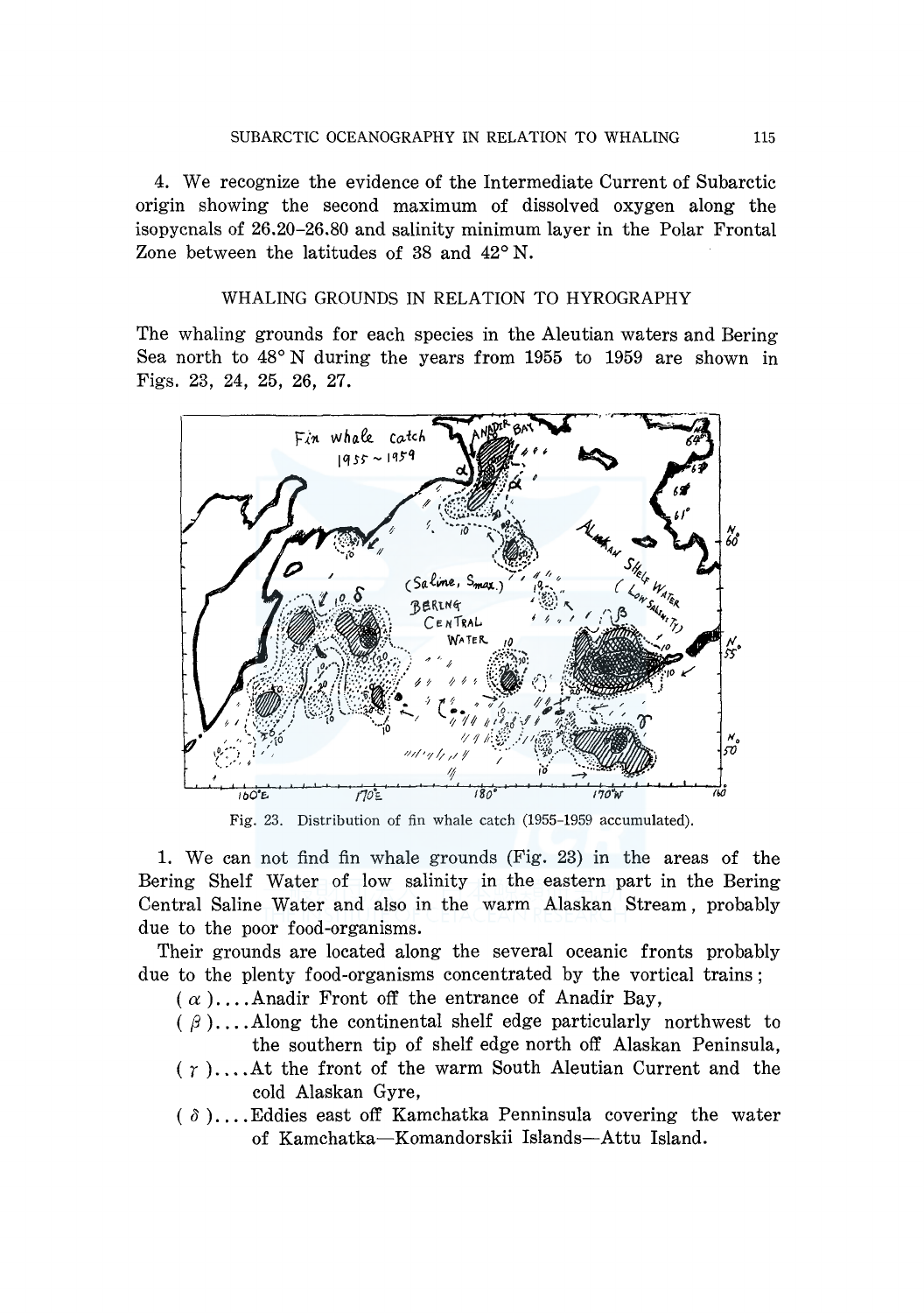As for example, sections at longitudes  $180^\circ$  and  $170^\circ$  W concerning water temperature and salinity indicate the relationship between the prosperous whaling grounds and the oceanic fronts, located between the cold, low saline and turbid water and the warm, saline and transparent water.



Fig. 24. Distribution of sperm whale catch (1955-1959 accumulated).

2. The sperm whaling grounds (Fig. 24) extend mostly around the Aleutian Islands, especially on the northern side where the upper and lower waters mixed well, almost showing homogeneous water temperature and salinity in the vertical and disappearance of dichothermal water, presumably due to the stronger turbulent mixing by tidal current and convectional mixing on the Aleutian Ridge and also suggesting the plenty food of squids around the Aleutian Islands Chain.

In the western part of the Subarctic Waters the dichothermal topography shows a shallower core depth of temperature minimum which may correspond the lower boundary surface of sperm whale migration.

3. The sei whale grounds during 1955–'59 (Fig. 25) developes mainly in the south of Aleutian Islands and concentrated to the top of the



Fig. 25. Distribution of sei whale catch (1955-1959 accumulated).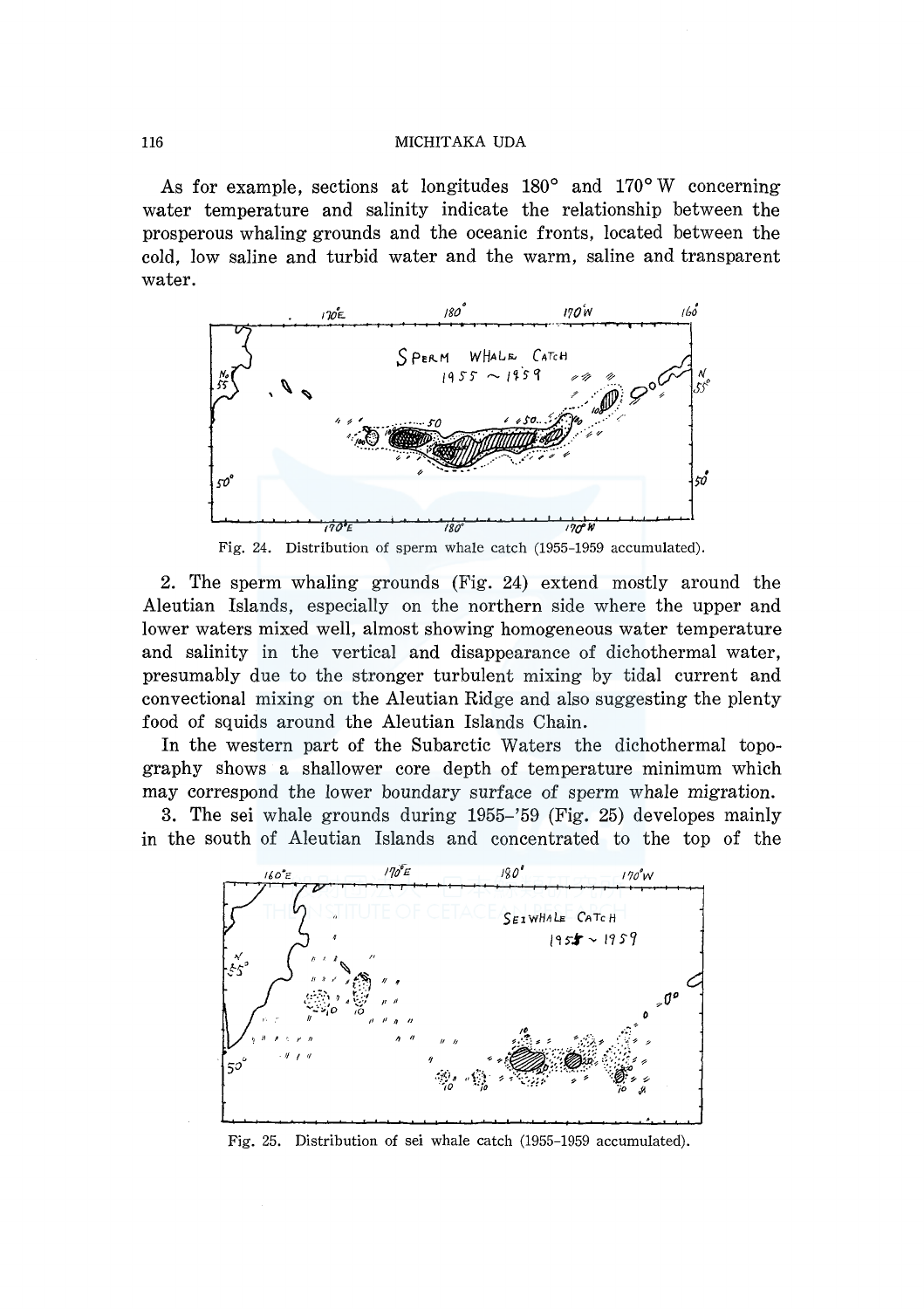South Aleutian Current in the south of Middle Aleutian (170°W-180°,  $49^{\circ} - 52^{\circ}$  N).

4. The humpback whale grounds during 1955–'59 (Fig. 26) also lie nearly along the south of Aleutian Chain.



Fig. 26. Distributian of humpback whale catch (1955-1959 accumulated).

5. The blue whale grounds during 1955–'59 (Fig. 27) lie along the south of the Western Aleutian (165° W-180°).



Fig. 27. Distribution of blue whale catch (1955-1959 accumulated).

## CYCLIC CHANGE AND SEASONAL VARIATION

1. Seasonal or monthly variation of the distributed extents of water types or oceanographic elements (temperature, salinity etc.) shows rapid changing state of environmental conditions of salmon etc. from winter through spring to summer decade by decade, particularly in the Aleutian waters.

2. By his recent study (Uda, 1960, 1961b, 1962) (Fig. 2, 9) the author convinced that the pulsational cycle travels across the Pacific Ocean in the higher latitudes of prevalent westerlies flow west to east and come back from east to west in the lower latitudes of the prevalent Northeast Trade Wind (Rodewald 1959). The warm water intrusion in the western pacific occurs just concurrently with the cold water intrusion in the eastern pacific and vice versa (according to the past records of half a century).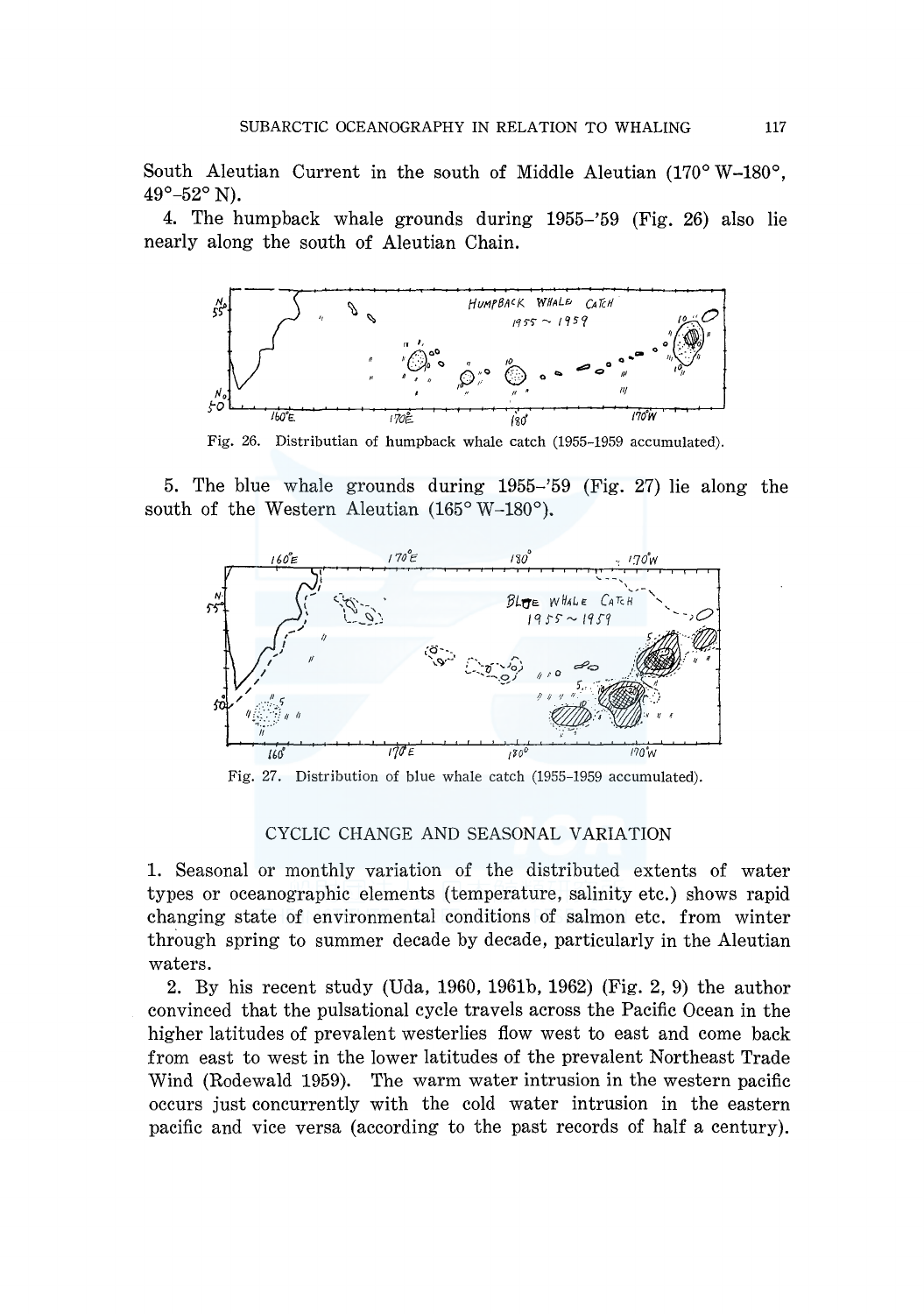3. The changing pattern of intruding shift from west to east appears to occur with the cycle of several years.

The superposed isolines of geostrophic flow in one map during 1955– '59 illustrates the above stated pattern of pulsation. Favourable catch year of salmon and whale corresponds to the warm intrusion in that area.

The head of warm water intrusion located in the waters, south of Hokkaido (in 1955), south of Kamchatka (in 1956), south of Aleutian Islands (in 1957) and off British Columbia-Northwest of U.S. A. (in 1958 and less in 1959) successively suggests us the migration pattern of pulsating Polar Front in easterly direction with the transpacific time interval of 3-4 years which is expected to reflect on the fisheries conditions of salmon, whale etc.

4. Temperature rise and fall in the ocean along Japan side occurs almost conversely to that along American side in the pacific during the fifty years 1910-'59. The intermediate pattern between those extrema on west and east coasts of pacific indicates the displacement of warmer or cooler waters in succession in the higher and middle latitudes and lower latitudes from east to west during the cycle years.

The anomaly chart of water temperature for each year during 1910- 1941 and 1952-1959 indicates transpacific travelling pattern from west to east in the zone north to  $30^{\circ}$  N, on the contrary from east to west in tne zone of  $30^{\circ}$  N to  $0^{\circ}$  (equator) still in question though conceivably.

5. The core atomospheric pressure difference between the great high and low depressions in winter i. e. those between the Siberian High, the Aleutian Low and North Pacific High increased in the years from 1955 to 1959 in correspondence with the temperature rise in the east and temperature drop in the west during that period.

The increase of above pressure difference suggests us the accelerated geostrophic flow, and the intensified gyres with heat transport of warm watermass from west to east (refer to Fofonof, 1960-'61).

6. Cyclic change in the North Pacific Circulation composed of Subarctic (Cold Water) Circulation and Subtropical with Tropical Warm Water Circulation occurs with the period of 5-11 (in average 7-9) years.

7. Fluctuations of Kuroshio, California Current, North Equatorial Current and Peru Current (El Nino) might be correlated with the prediction indices from one to another.

#### REFERENCES

FLEMING, R.H. (1955): Review of the Oceanography of the Northern Pacific. pp. 1-43. Bull. No. 2. International North Pacific Fisheries Commission.